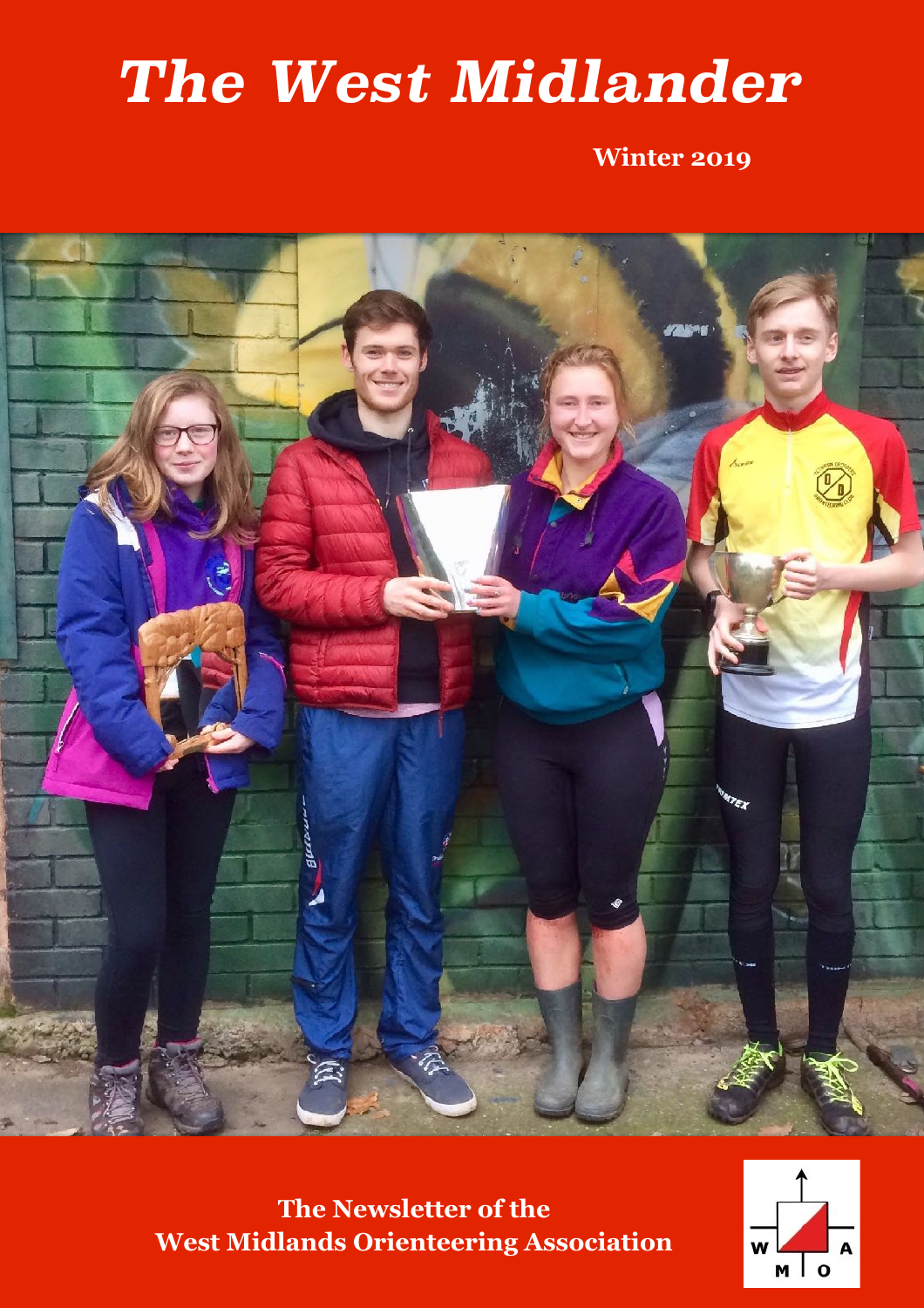#### **Association Officials**

| Chairman                    | Richard Lewis (WRE)     | chair@wmoa.org.uk       |
|-----------------------------|-------------------------|-------------------------|
| Vice-Chairman               | Ray Collins (WCH)       | vicechair@wmoa.org.uk   |
| Secretary                   | <vacant></vacant>       | secretary@wmoa.org.uk   |
| Treasurer                   | Ian Gamlen (COBOC)      | treasurer@wmoa.org.uk   |
| Fixtures Secretary/Rep.     | Allan Williams (WCH)    | fixtures@wmoa.org.uk    |
| Newsletter Editor           | Rod Postlethwaite (WRE) | newsletter@wmoa.org.uk  |
| Coaching Rep.               | <vacant></vacant>       | coaching@wmoa.org.uk    |
| <b>Colour Badge Awards</b>  | Hilary Simpson (OD)     | colourbadges@wmoa.org.u |
| Controllers' Co-ordinator   | Bob Brandon (OD)        | controlling@wmoa.org.uk |
| Data Privacy Officer        | <vacant></vacant>       | dataprivacy@wmoa.org.uk |
| E-mail Tree Co-ordinator    | <vacant></vacant>       | emailnews@wmoa.org.uk   |
| Junior Squad Co-ordinator   | wmjsquad@gmail.com      | juniorsquad@wmoa.org.uk |
| League Results Co-ordinator | Lesley Ross (OD)        | league@wmoa.org.uk      |
| Development                 | Henry Morgan (POTOC)    | development@wmoa.org.uk |
| Webmaster                   | Andrew Johnson (HOC)    | webmaster@wmoa.org.uk   |

#### **Club Representatives**

| <b>British Orienteering</b> | <b>Bob Dredge</b>      | britorep@wmoa.org.uk |
|-----------------------------|------------------------|----------------------|
| <b>COBOC</b>                | Jan Gamlen             | cobocrep@wmoa.org.uk |
| <b>HOC</b>                  | Barbara Ford           | hocrep@wmoa.org.uk   |
| OD                          | <b>Barry Elkington</b> | odrep@wmoa.org.uk    |
| <b>POTOC</b>                | Brenda Morgan          | potocrep@wmoa.org.uk |
| <b>WCH</b>                  | Jonathan Howell        | wchrep@wmoa.org.uk   |
| <b>WRE</b>                  | <b>Steve Parker</b>    | wrerep@wmoa.org.uk   |

#### All Committee/Officials committee@wmoa.org.uk

Website: <http://www.wmoa.org.uk>

*Cover Photo by Melanie Elkington (OD):* 

*New Years Day Score Winners:* 

*L to R - Holly Craig (WCH), Will Gardner, Helen Elkington and Oliver Flippance (OD)*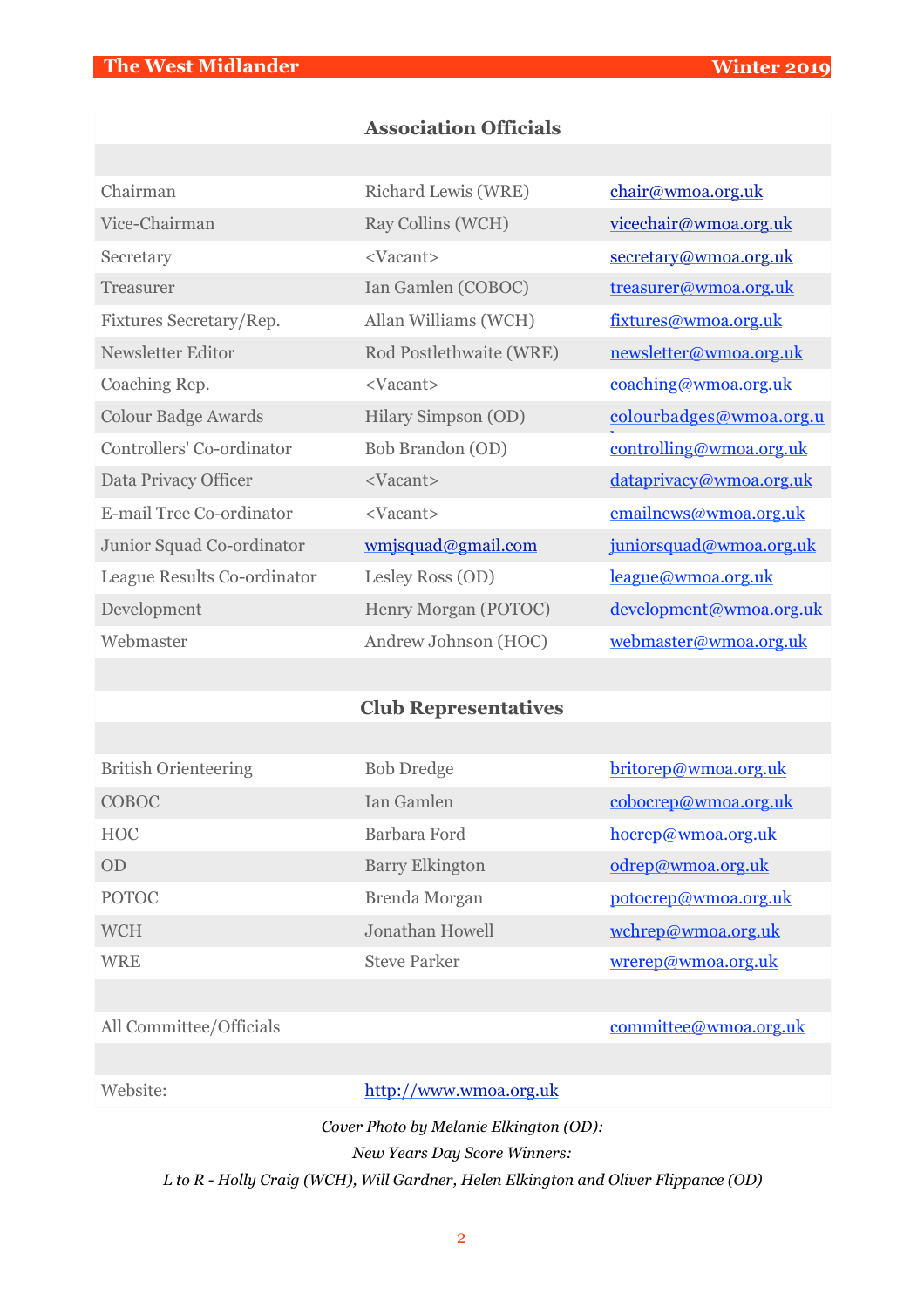#### **Editorial**

Another year and another age class for me. It's a sobering thought that this is my eighth different age class since I began orienteering. Some of you out there will have had more but it's good that we can still enjoy orienteering despite our advancing years.

It's a Springtime in Shropshire year - the 18th weekend which began in the year when I started orienteering - 1983. I didn't take part in the first weekend but was aware of it because my ex-boss, Dave Gittus, was one of the instigators. This year the format will be different but will add variety with an Urban, a Middle Distance and a Long Distance incorporating the Midland Championships. I have been doing some map updating for the Urban and Long Distance events and both areas are looking great.

Before SinS, OD will be hosting the CompassSport Cup and Trophy at Bentley Woods - one of the nicest areas in the West Midlands. Competition is sure to be fierce in the Trophy with HOC now joining COBOC, POTOC, WCH and WRE in the small clubs' competition. Who will make it through to the Final to be held in Ashdown Forest? Or will one of the other clubs from outside the region, SUFFOC and SMOC triumph?

Also coming up in April, if they are approved at the IOF Council meeting, will be a new Specification for Sprint maps and some amendments to the standard map specifications. Hopefully I will be able to provide details in the next newsletter. Whilst on the subject of mapping, the IOF has approved a specification for School mapping. As British Orienteering already has its own specification, it remains to be seen whether the international specification will be adopted in this country.

Happy orienteering,

#### **Inside this Issue**

- **2** Association Officials
- **3** Editorial
- **4** WMOA Chairman's Chat
- **5** Meeting Minutes
- **7** West Midlands Junior Squad
- **8** CompassSport Cup/Trophy
- **9** Laurie Bradley Trophy
- **9** West Midlands Urban League
- **10** West Midlands League 2018
- **12** West Midlands League 2019
- **14** Fixtures



**Rod**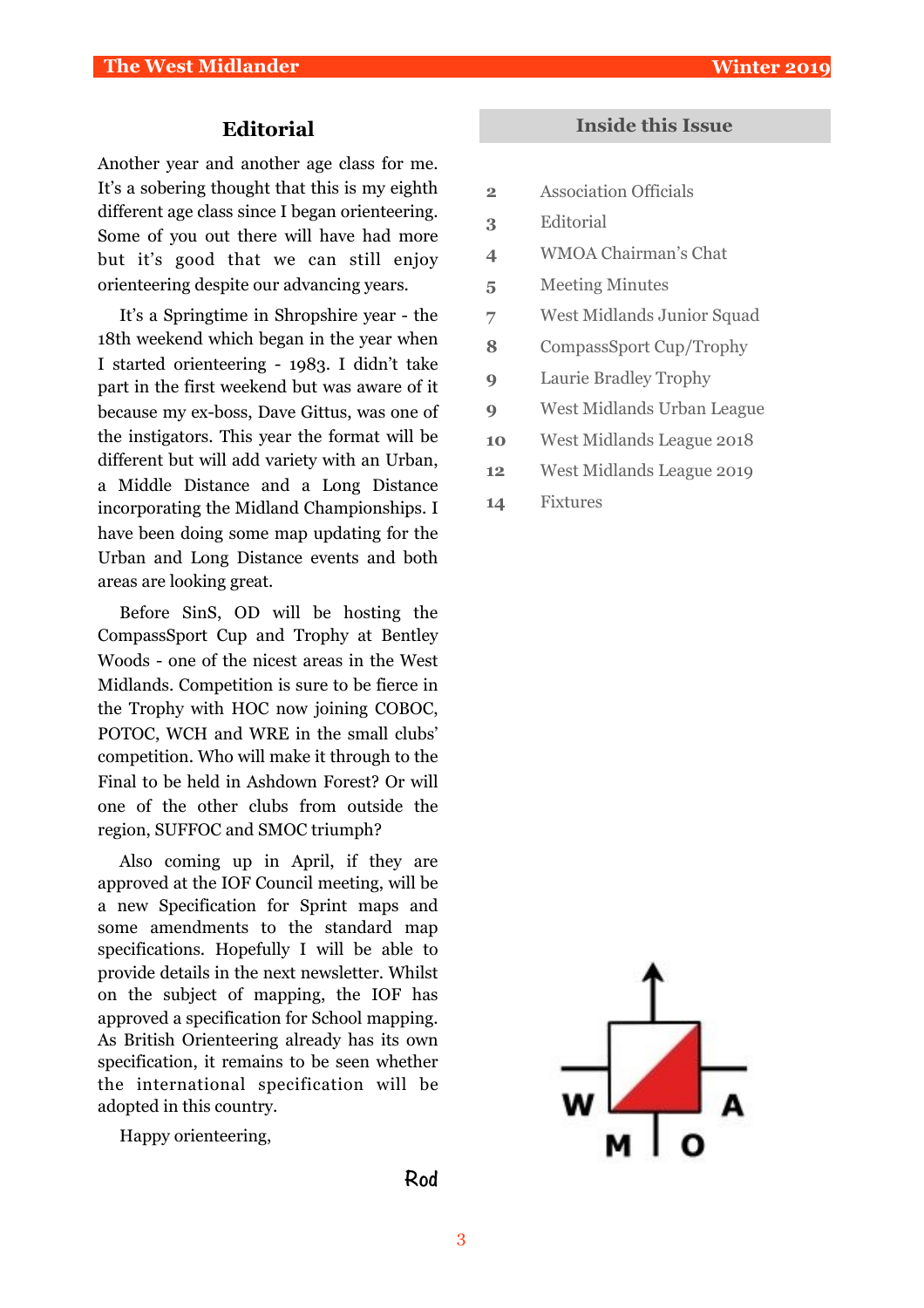#### **WMOA Chairman's Chat Chairman's Chat Richard Lewis**



*Richard with grand-daughters Harriet and Grace Allinson at Telford Town Park*

Already two months into 2019 and 4 events into WMOA League. Last year's winners OD have made an excellent start, although they are closely followed by HOC and WRE. With some interesting venues for the rest of the year we should have some interesting club and individual challenges.

We should all support and be grateful to our fellow WMOA club members who have and are putting on Training courses. Already we have recently held a

Controller's course and soon we will have held an Event Safety and Coaching course which is/was at Lizard Hill (WRE). Thank you to those involved with putting these sessions on and giving your time.

Without our volunteers and the support they all give, our events wouldn't be possible. The more training and support we can provide, hopefully we will get more volunteers stepping forward to help.

The events we have held this year have been lucky, compared to last year, with the weather causing a few events to be cancelled. In the WMOA League it was nice to revisit Beaudesert after the JK; Boreatton Park was a venue that hadn't been used for a while and made for some interesting varied courses; Hartshill Hayes and Callow Hill were very different forests but the planners produced challenging courses - well done!

In my own age class, I'm sure this year my fellow competitors have stepped up the training or have they found a magic solution? So much so I have had to start by re-joining my local running club and training at least twice a week, sometimes three times, to try and keep up ……….. not seen any improvement yet.

Anyway onwards and upwards, we have the CompassSport Cup and Trophy to look forward to at the excellent Bentley Woods. It must be a sign of the times when WMOA have most clubs in the smaller membership Trophy and only OD representing WMOA in the Cup - how times change. I remember when it was only perhaps one of our clubs in the trophy.

Hopefully see you at Badgerslade and Arrow Valley and make sure you already have Springtime in Shropshire in your diaries - 25 May. Three days of excellent orienteering - Urban, Middle and Long in some of the best terrain and streets.

See you in a Forest or Field.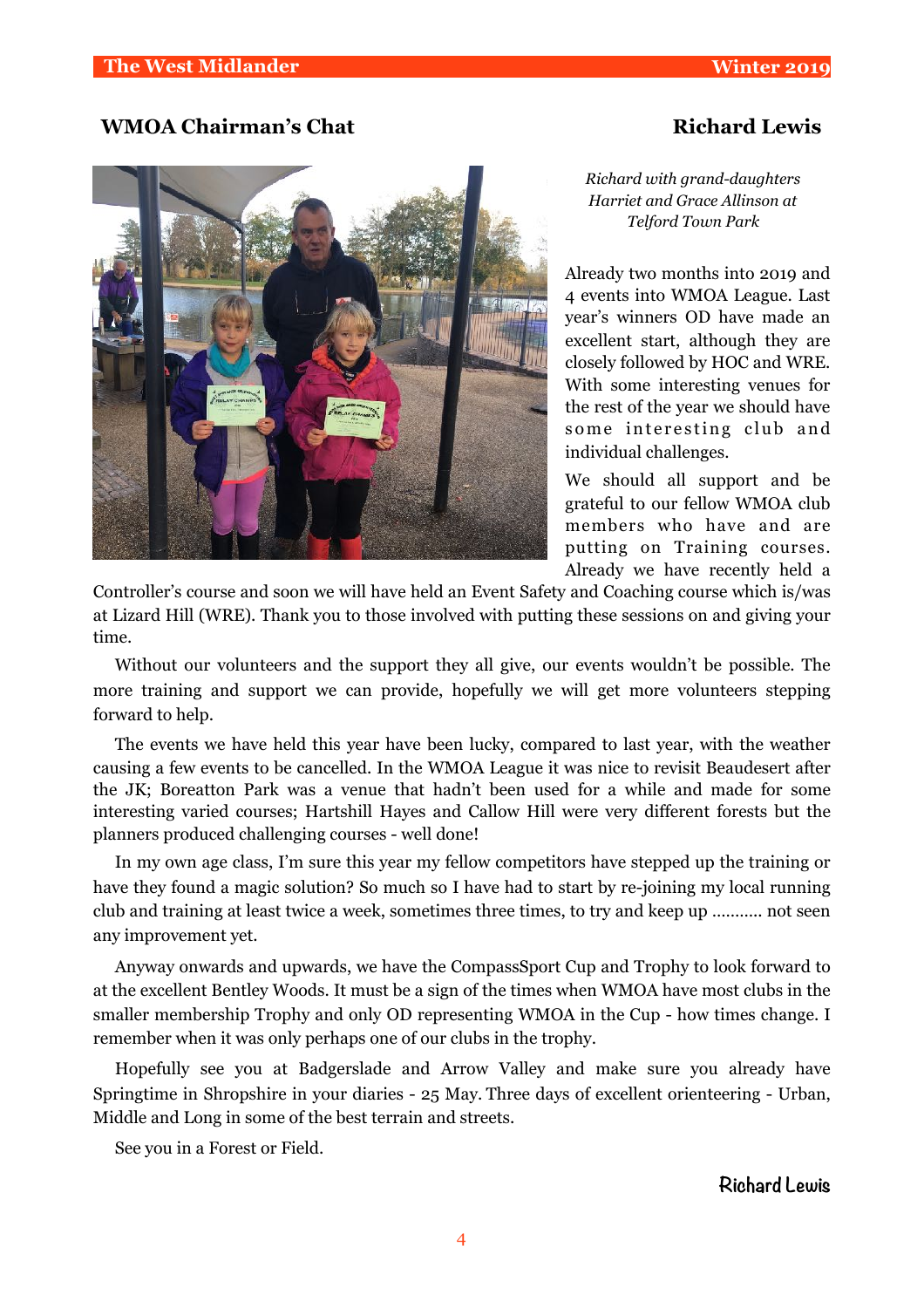#### **Minutes of WMOA Committee Meeting 10 November 2018 Great Barr Hotel**

- 1. **Present:** R.Brandon, R. Collins, R. Dredge, B.Ford, I. Gamlen, J. Howell, R. Lewis, H. Morgan, R. Postlethwaite.
- 2. **Apologies:** B. Elkington, B. Morgan, A. Williams.
- 3. **Declarations of Interest:** None were admitted to.
- 4. **Acceptance of Previous Minutes:** These were agreed as a true and fair record of the meeting.
- 5. **Matters Arising:** None.
- 6. **Correspondence:** None.

#### **7. Chairman's Report:**

There had been many successful events including the West Midlands Relays and the West Midlands Championships. The Laurie Bradley New Year's Day event was looming. There is an urgent need to fill the role of Secretary. Please ask around your clubs for a suitable candidate.

#### 8. **Treasurer's Report:**

I have handed out the surplus money from the JK. As an association we have not yet paid the money to the Junior Squad for 2018. Does anyone have any ideas for spending the JK surplus? Ideas to I. Gamlen please.

D. Kingsbury to write to BOF to urge them to match the WMOA contribution to the GB Squad pro rata.

#### 9. **Fixtures:**

A. Williams has recently attended a Regional Fixture meeting where some future dates had been swapped around. West Midlands Relays 2019 confirmed as taking place on 22 September at Whitfield Valley (POTOC).

#### 10. **West Midlander:**

An issue had recently been circulated. Once again R. Postlethwaite made a request for articles and event flyers for the magazine.

#### 11. **WMOA Website:**

A. Johnson is still currently revamping the website. He asks "What do we want on it in order to give it some structure and make it usable on a mobile phone?" Should we pay someone to update and upgrade the site?

R. Dredge said that we needed to get a message out now if we would like a student to revamp the web site.

**ACTION:** Go away and look at other Association websites for ideas. Ask your club what they would like to see on a new WMOA web site.

#### **12. Development:**

H. Morgan had held a Controller Grade 3 course where seven people had attended.

Three new Controllers (Grade 3) were approved at the meeting these were:

Jim Cooke (POTOC), Tony Callow (WRE) and Adrian Bailey (COBOC/ HOC).

R. Postlethwaite had held a Beginners Mapping Course for OD where nine people attended.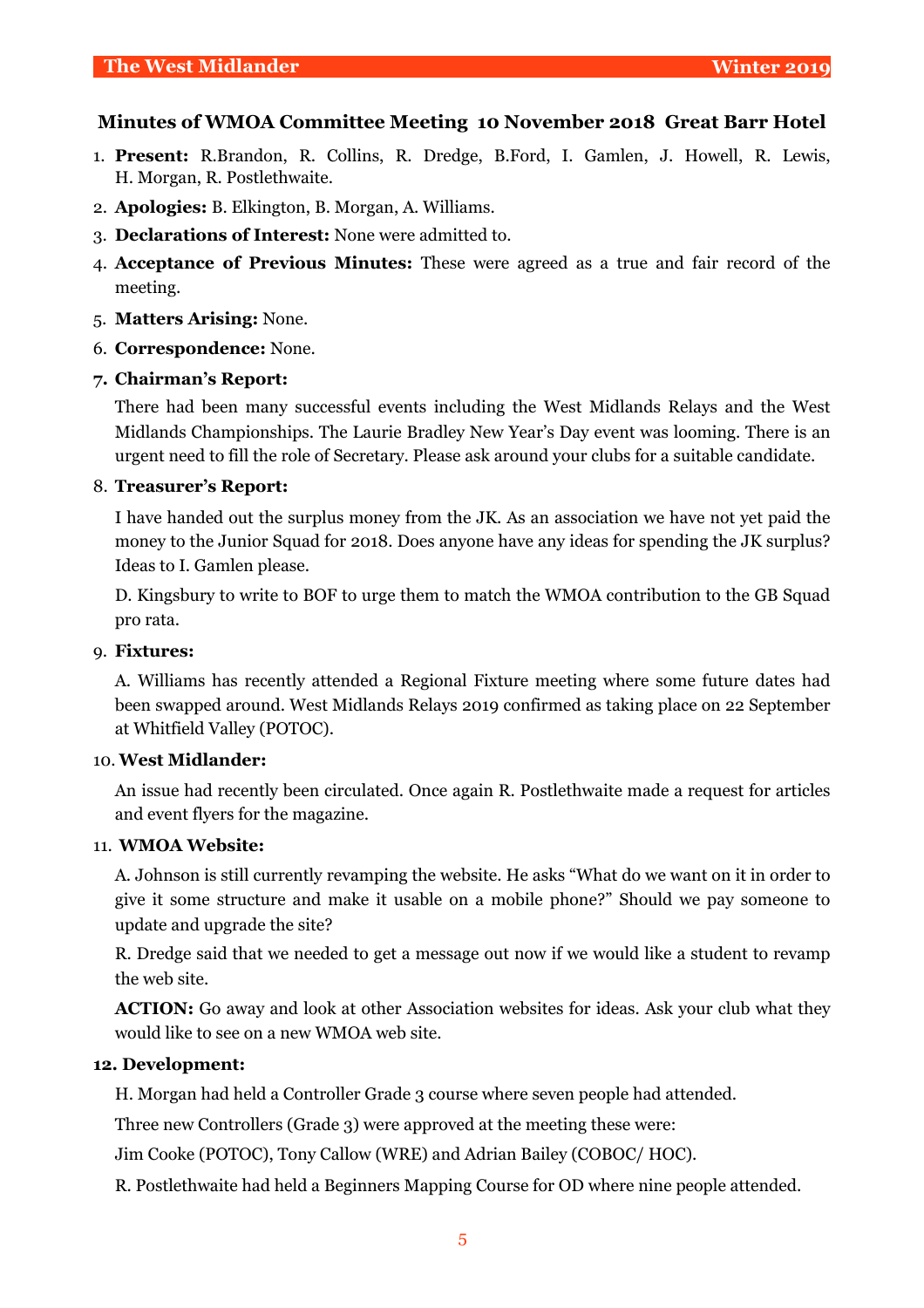There is a Level C Planners course to be held in either March or April and a course for Organisers to be held later in the year.

A lady called Cara Allinson (A2E) will hold First Aid courses (a two day outdoor course) if you ask her.

#### 13. **Events and Competitions Committee**:

No report.

#### 14. **West Midlands Junior Squad**:

No report.

#### **15. Club Round up:**

**COBOC:** are continuing with their Beginners series 'Families and Schools'

**HOC:** have three new committee members who are both young and enthusiastic. They have been targeting runners with some success. They have a busy series of WEE and street events coming up and they are promising a new area for an event in February.

**OD:** are reporting a lack of volunteers to Organise, Plan and Control events. They suggest that at the WMOA Relays those on the Mini Relay should be allowed to have someone shadowing them.

**ACTION:** ask your club for its opinion on this proposal.

**POTOC:** are running two evening street events. They complained about a clash of events in the region on a Sunday. They were advised to talk to A.Williams.

**WCH:** have a new Chairman in Andrew Yeates. 2019 will be the 50th Anniversary of the club.

**WRE:** had recently held the West Midlands Championships at Telford Town Park. Thanks to them.

BOF have recently held the Club and Association Conference that was about future funding and they have a Board meeting this week. It was said that all clubs will have to have a Welfare Officer in the near future.

#### **16. AOB:**

H. Morgan reminded the meeting that Tony Callow (WRE) had sent a report to the WMOA committee members about the image of the sport.

R. Lewis reminded to seek out and find a new Secretary. **ACTION**.

I. Gamlen proposed that all future meeting be held on the second Monday of the month.

#### **17. Next Meeting:**

11 March 2019.

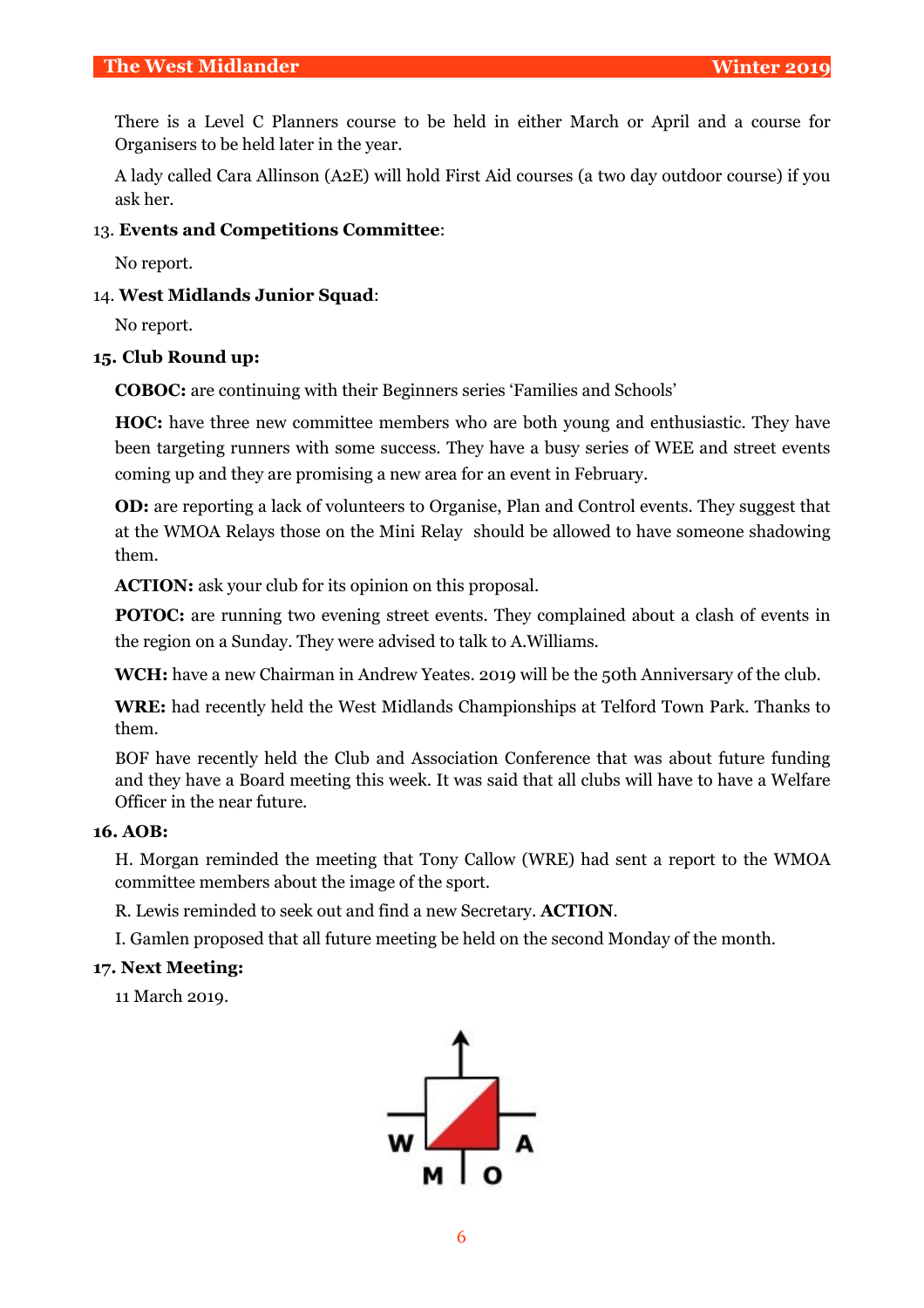

### **West Midlands Junior Squad: September 2018 to November 2018**



*WMJS at Woking Photo: Kirsten Strain*

#### **September**

17 juniors represented the WMOA at the Junior Inter-Regional Championships and finished 7th region overall - an improvement on last year.

#### **October**

WMJS training - Kinver Edge

8 juniors trained on Kinver Edge with the emphasis on contours.

WMJS open training - Sutton Park

After the West Midland Relays event, all juniors were invited to join in an introductory WMJS training with the emphasis on compass and direction. 13 juniors participated, ranging from 8 to 18 years old.

#### **November**

WMJS training - Telford Town Park

After the West Midland Championships, 15 WMJS and invited WCH juniors did a training session at Telford Town Park with the emphasis on sprint.

Thanks to all the clubs and regions who have supported all the training sessions.

Looking forward, we have a busy schedule of training sessions in March and April. In addition, Harriet (Lawson) is signed up for a UKCC Level 2 Coaching Course starting in March so will soon be planning WMJS sessions and working through the qualification.

If any club has children (second year 12s and above) that regularly run Orange courses in the West Midlands League who would be interested in joining the Squad please ask their parents to look at the WMJS website to check that they qualify then email us at wmisquad@gmail.com

#### **Mel Elkington & Kirsten Strain**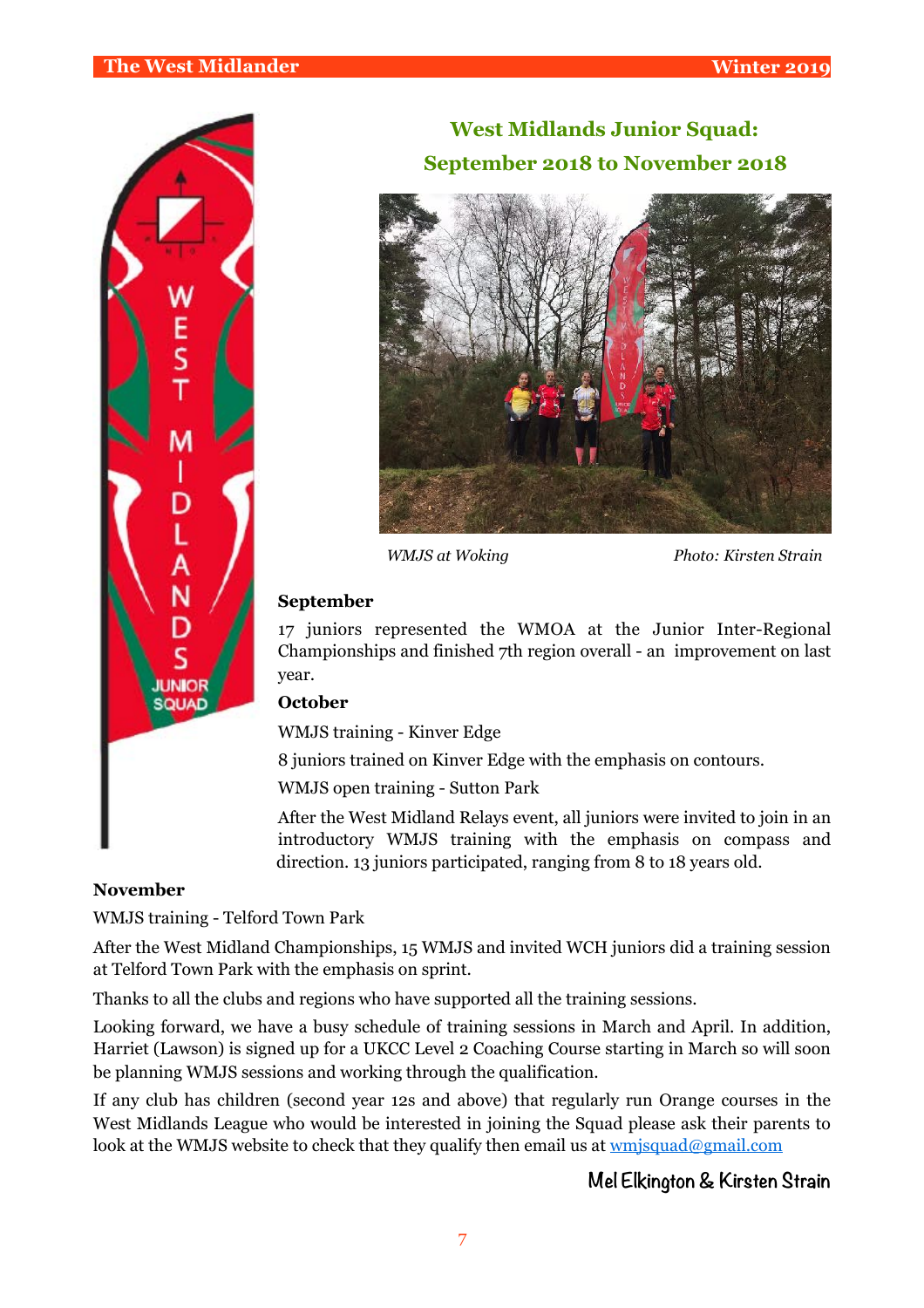

### **2019 CompassSport Cup/ Trophy Draw**

| <b>Organising Club &amp;</b><br><b>Region</b>                                                                                                                                                                                                                   | <b>Area</b>           | Cup                                    | <b>Trophy</b>                                                                                               |  |  |  |  |
|-----------------------------------------------------------------------------------------------------------------------------------------------------------------------------------------------------------------------------------------------------------------|-----------------------|----------------------------------------|-------------------------------------------------------------------------------------------------------------|--|--|--|--|
| BL (NWOA)                                                                                                                                                                                                                                                       | <b>Bampton Common</b> | AIRE, LOC, MDOC,<br><b>WCOC</b>        | BL, CLARO, ERYRI, NATO,<br>NN, SELOC, SOLWAY,<br><b>SROC</b>                                                |  |  |  |  |
| Cup: The winning team qualifies for the Final.                                                                                                                                                                                                                  |                       |                                        |                                                                                                             |  |  |  |  |
| the third placed team will also qualify for the Final.                                                                                                                                                                                                          |                       |                                        | Trophy: The first and second placed teams qualify for the Final. If SROC are either first or second then    |  |  |  |  |
| CLYDE (SOA)                                                                                                                                                                                                                                                     | Dunrod Hill           | ESOC, FVO, MAROC,<br>MOR,              | AYROC, BASOC, CLYDE,<br>ECKO, ELO, GRAMP, INT,<br>INVOC, KFO, RR, STAG, TAY                                 |  |  |  |  |
| Final.                                                                                                                                                                                                                                                          |                       |                                        | Cup: The winning team qualifies for the Final. If FVO win, then the 2nd placed team qualifies for the       |  |  |  |  |
| third placed team will also qualify for the Final.                                                                                                                                                                                                              |                       |                                        | Trophy: The first and second placed teams qualify for the Final. If INT are either first or second then the |  |  |  |  |
| NOC (EMOA)                                                                                                                                                                                                                                                      | <b>Sherwood Pines</b> | CLOK, DEE, DVO,<br>EBOR, LEI, NOR, SYO | EPOC, HALO, LOG, NOC,<br>PFO, WAOC                                                                          |  |  |  |  |
| Cup: The winning team qualifies for the Final. If SYO win or come second, then the first three teams<br>qualify for the Final.<br>Trophy: The winning team qualifies for the Final. If EPOC win then the second placed team will also<br>qualify for the Final. |                       |                                        |                                                                                                             |  |  |  |  |
| OD (WMOA)                                                                                                                                                                                                                                                       | <b>Bentley Woods</b>  | NGOC, OD                               | COBOC, HOC, POTOC,<br>SMOC, SUFFOC, WCH, WRE                                                                |  |  |  |  |
| Cup: The winning team qualifies for the Final.<br>Trophy: The winning team qualifies for the Final.                                                                                                                                                             |                       |                                        |                                                                                                             |  |  |  |  |
| QO (SWOA)                                                                                                                                                                                                                                                       | The Slades            | BOK, DEVON                             | KERNO, QO, SBOC, SWOC                                                                                       |  |  |  |  |
| Final.<br>Trophy: The winning team qualifies for the Final.                                                                                                                                                                                                     |                       |                                        | Cup: The winning team qualifies for the Final. If BOK win then the second placed team qualifies for the     |  |  |  |  |
| SAX (SEOA)                                                                                                                                                                                                                                                      | East Ashdown          | HH, SLOW, SO                           | CHIG, DFOK, GO, HAVOC,<br>LOK, MV, SAX,, SOS                                                                |  |  |  |  |
| Cup: The winning team qualifies for the Final.<br>Trophy: The first and second placed teams qualify for the Final.                                                                                                                                              |                       |                                        |                                                                                                             |  |  |  |  |
| SOC (SCOA)                                                                                                                                                                                                                                                      | Roundhills            | BKO, SN, SOC, TVOC                     | BADO, NWO, SARUM, WIM,<br><b>WSX</b>                                                                        |  |  |  |  |
| Cup: The winning team qualifies for the Final.<br>Trophy: The winning team qualifies for the Final.                                                                                                                                                             |                       |                                        |                                                                                                             |  |  |  |  |

### The Final will be held by MV (SEOA) at Pippingford Park on 20 October 2019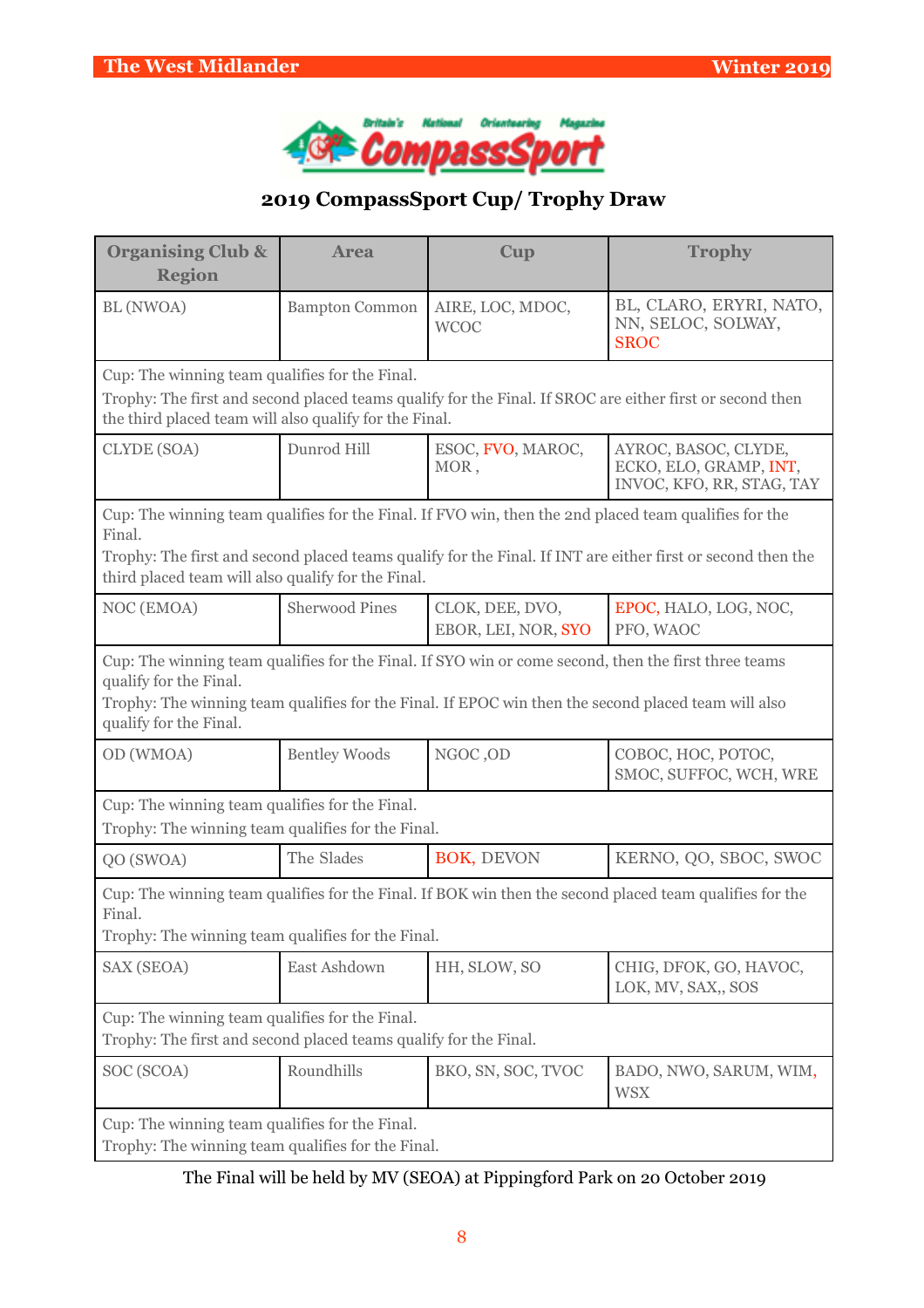### **Laurie Bradley Trophy 2019 - Sutton Park (OD)**

As ever, 2019 started with the New Year's Day Score Event held by OD at Sutton Park. Finding the correct sequence to get all 31 controls proved tricky and only GB international, Will Gardner (OD) managed it in a remarkable time of 49:34. OD, once again, proved their dominance in the region by winning the Laurie Bradley Trophy.

| <b>Team Scores</b> |              |      | <b>Leading Scorers:</b>             |                  |            |     |  |  |
|--------------------|--------------|------|-------------------------------------|------------------|------------|-----|--|--|
| $\mathbf{1}$       | <b>OD</b>    | 5260 | <b>William Gardner</b>              | $M_{21}$         | - OD       | 300 |  |  |
| $\overline{2}$     | <b>WCH</b>   | 4480 | Oliver Flippance                    | M18              | <b>OD</b>  | 290 |  |  |
| $\mathcal{S}$      | <b>HOC</b>   | 3490 | Alistair Landels                    | M <sub>50</sub>  | - OD       | 290 |  |  |
| 4                  | <b>WRE</b>   | 2180 | David Leadley                       | $M_{55}$         | - OD       | 280 |  |  |
| 5                  | COBOC        | 1060 | Dan Findlay-Robinson                | M35              | <b>WCH</b> | 270 |  |  |
| 6                  | <b>POTOC</b> | 570  | <b>Bob Dredge</b>                   |                  | M65 WCH    | 270 |  |  |
|                    |              |      | Mark Rookledge                      | M <sub>50</sub>  | OD         | 270 |  |  |
|                    |              |      | <b>Leading Scoring Junior Male:</b> |                  |            |     |  |  |
|                    |              |      | Oliver Flippance                    | M <sub>1</sub> 8 | <b>OD</b>  | 300 |  |  |
|                    |              |      |                                     |                  |            |     |  |  |
|                    |              |      |                                     |                  |            |     |  |  |

#### **Leading Scoring Junior Female:**

| <b>Holly Craig</b> | W <sub>18</sub> WCH | 180 |
|--------------------|---------------------|-----|
|                    |                     |     |

#### **West Midlands Urban League 2019**



| Date    | <b>Event Venue</b>       | Club       |
|---------|--------------------------|------------|
| 6 April | Redditch                 | <b>HOC</b> |
| 25 May  | Shrewsbury               | WRE        |
| 8 June  | University of<br>Warwick | OD         |
| 9 June  | Coventry                 | OD         |
| 13 July | Tamworth                 | WCH        |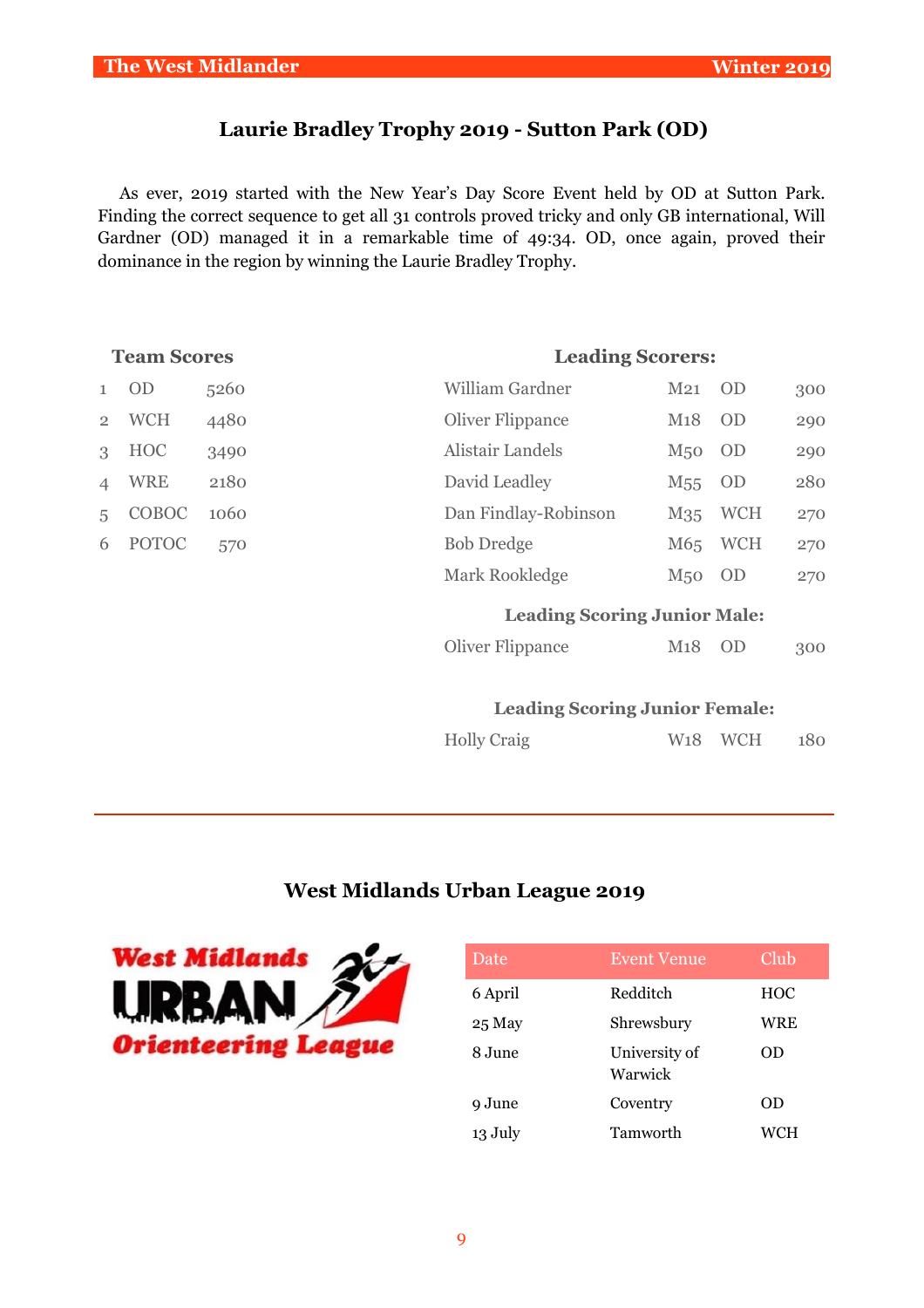### **2018 West Midlands League Events**

| Jan 21   | Kinver Edge             | <b>HOC</b> | Jul 8         | <b>Burton Dassett CP</b> | <b>OD</b>  |
|----------|-------------------------|------------|---------------|--------------------------|------------|
| Feb 4    | <b>Brindley</b>         | WCH        | Oct 14        | <b>Highgate Common</b>   | <b>HOC</b> |
|          | (Senior Courses Voided) |            | <b>Nov 11</b> | Telford Town Park        | <b>WRE</b> |
| Feb 18   | Lizard Hill             | WRE        | Dec 2         | <b>Brereton Spurs</b>    | <b>WCH</b> |
| May 6    | Shoal Hill              | WCH        | Dec 9         | Itchington Holt          | <b>OD</b>  |
| May $13$ | <b>Bentley Woods</b>    | 0D         | Dec 16        | British Camp, Malvern    | <b>HOC</b> |

### **Individual Class Winners**

| M10              | Max Straube-Roth              | <b>OD</b>               | 500        | W <sub>10</sub> | Harriet Allinson      | <b>WRE</b>   | 351 |
|------------------|-------------------------------|-------------------------|------------|-----------------|-----------------------|--------------|-----|
| M12              | Oscar Barnby                  | <b>WCH</b>              | 491        | W <sub>12</sub> | Darcy Dunn            | <b>OD</b>    | 260 |
| M <sub>14</sub>  | Matt Bambrook                 | <b>OD</b>               | 498        | W <sub>14</sub> | Florence Lunn         | <b>OD</b>    | 500 |
| M <sub>16</sub>  | Felix Lunn                    | <b>OD</b>               | 451        | W <sub>16</sub> | <b>Holly Stodgell</b> | <b>WCH</b>   | 200 |
| M <sub>1</sub> 8 | Sam Leadley                   | <b>OD</b>               | 492        | W <sub>18</sub> | <b>Ellie Bales</b>    | <b>POTOC</b> | 200 |
| $M_{20}$         | Oscar Holroyd                 | <b>OD</b>               | 78         | W20             | <b>Holly Hughes</b>   | <b>WCH</b>   | 200 |
| M <sub>21</sub>  | Benjamin Rauffet              | HOC                     | 465        | W21             | Kirsten Strain        | <b>OD</b>    | 389 |
| M35              | Graham Pigott                 | <b>POTOC</b>            | 480        | $W_{35}$        | Helen Corrin          | <b>WRE</b>   | 80  |
| M <sub>40</sub>  | <b>Stuart Duckworth</b>       | <b>WCH</b>              | 395        | W <sub>40</sub> | Anne Straube          | <b>OD</b>    | 499 |
| M <sub>45</sub>  | Tom Jeffries<br>Mark Stodgell | <b>OD</b><br><b>WCH</b> | 494<br>494 | W <sub>45</sub> | Sharron Richardson    | <b>WRE</b>   | 495 |
| M <sub>50</sub>  | Alex Morgan                   | HOC                     | 500        | W <sub>50</sub> | <b>Lesley Ross</b>    | <b>OD</b>    | 498 |
| M <sub>55</sub>  | <b>Andrew Yeates</b>          | <b>WCH</b>              | 415        | $W_{55}$        | Marian White          | HOC          | 411 |
| M <sub>60</sub>  | <b>Barry Elkington</b>        | <b>OD</b>               | 500        | W60             | Carol Dredge          | <b>WCH</b>   | 383 |
| M65              | Jonathan Howell               | <b>WCH</b>              | 491        | W <sub>65</sub> | <b>Hazel Waters</b>   | <b>WCH</b>   | 489 |
| M <sub>70</sub>  | <b>Peter Carey</b>            | <b>OD</b>               | 491        | W70             | Sheila Carey          | <b>OD</b>    | 500 |
| M75              | <b>Robert Vickers</b>         | HOC                     | 495        | W75             | Barbara Farr          | <b>POTOC</b> | 369 |
| M80              | John Riley                    | <b>WRE</b>              | 460        | W80             | Alison Sloman         | HOC          | 500 |
| M85              | <b>Colin Roscoe</b>           | <b>WRE</b>              | 100        |                 |                       |              |     |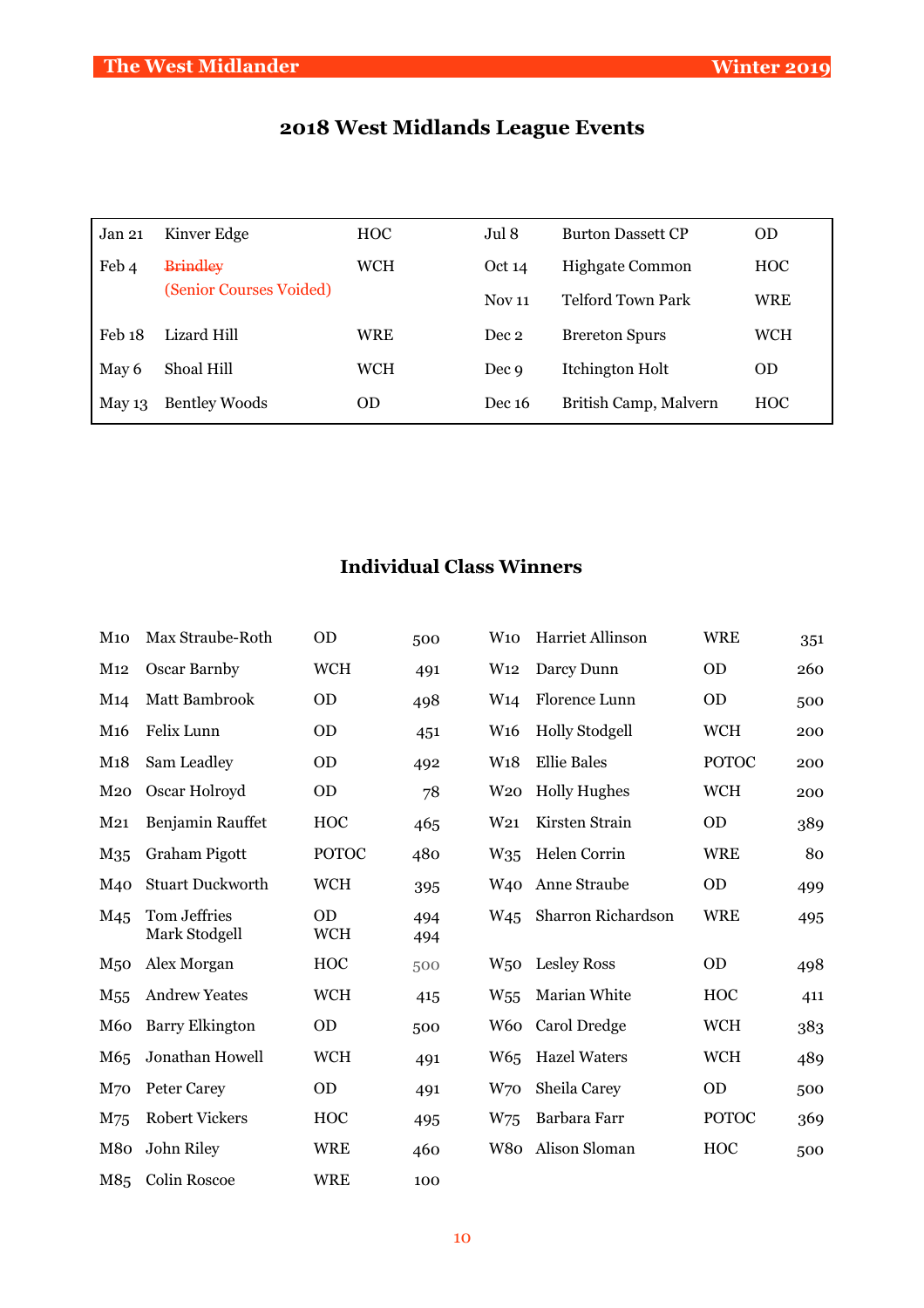### **The West Midlands League 2018 Final Positions**

| 1. OD 7283    |                        |                 |     | 2. HOC 6532   |                       |                 |     | 3. WCH 6435               |                         |                 |     |
|---------------|------------------------|-----------------|-----|---------------|-----------------------|-----------------|-----|---------------------------|-------------------------|-----------------|-----|
| А             | Max Straube-Roth       | M10             | 500 | А             | Arthur Mitchell       | M <sub>12</sub> | 440 | А                         | Oscar Barnby            | M12             | 491 |
| A             | Florence Lunn          | W <sub>14</sub> | 500 | А             | Kieran Rose           | M <sub>12</sub> | 436 | А                         | Jonah Hearn             | M10             | 470 |
| B             | Tom Jeffries           | M <sub>45</sub> | 494 | B             | Benjamin Rauffet      | M <sub>21</sub> | 465 | B                         | Mark Stodgell           | M45             | 494 |
| B             | Rob Bambrook           | M <sub>45</sub> | 476 | B             | David Aldridge        | M <sub>40</sub> | 344 | B                         | <b>Stuart Duckworth</b> | M40             | 395 |
| $\mathcal{C}$ | David Leadley          | M <sub>50</sub> | 456 | $\mathcal{C}$ | Alex Morgan           | M <sub>50</sub> | 500 | $\mathcal{C}$             | <b>Andrew Yeates</b>    | M <sub>55</sub> | 415 |
| C             | Alistair Landels       | M <sub>50</sub> | 399 | $\mathcal{C}$ | Ian Chafer            | M <sub>50</sub> | 380 | $\mathcal{C}$             | <b>Richard Rogers</b>   | M <sub>55</sub> | 235 |
| D             | Anne Straube           | W <sub>40</sub> | 499 | D             | Marian White          | W <sub>55</sub> | 411 | $\mathbf D$               | Melanie Hearn           | W <sub>45</sub> | 451 |
| D             | <b>Lesley Ross</b>     | W <sub>50</sub> | 498 | D             | Heather Kieniewic     | W <sub>21</sub> | 370 | $\mathbf D$               | Sally Hughes            | W <sub>45</sub> | 378 |
| $\mathbf E$   | <b>Barry Elkington</b> | M60             | 500 | E             | Alison Sloman         | W80             | 500 | E                         | Jonathan Howell         | M <sub>65</sub> | 491 |
| $\mathbf E$   | Sheila Carey           | W70             | 500 | E             | Robert Vickers        | M75             | 495 | E                         | <b>Hazel Waters</b>     | W65             | 489 |
| F             | Matt Bambrook          | M14             | 498 | F             | Robert Scott          | M70             | 456 | F                         | Ray Collins             | M60             | 467 |
| F             | Sam Leadley            | M18             | 492 | F             | Mike Baggott          | M65             | 447 | F                         | Dave Smith              | M65             | 456 |
| F             | <b>Bruce Bryant</b>    | M60             | 491 | F             | <b>Russ Fauset</b>    | M <sub>70</sub> | 435 | $\boldsymbol{\mathrm{F}}$ | John Robinson           | M65             | 448 |
| F             | Peter Carey            | M <sub>70</sub> | 491 | F             | Barry McGowan         | M <sub>70</sub> | 427 | F                         | Carol Dredge            | W <sub>60</sub> | 383 |
| F             | Liz Phillips           | W <sub>50</sub> | 489 | F             | <b>Barry Houghton</b> | M <sub>70</sub> | 426 | F                         | <b>Alison Yeates</b>    | W <sub>50</sub> | 372 |

|               | 4. WRE 6208         |                 |     |             | 5. POTOC 4544      |                 |     |             | 6. COBOC 1504          |                 |     |
|---------------|---------------------|-----------------|-----|-------------|--------------------|-----------------|-----|-------------|------------------------|-----------------|-----|
| А             | Harriet Allinson    | W10             | 351 | А           | <b>Ellie Bales</b> | W <sub>18</sub> | 300 | $\mathbf B$ | Emils Vainovskis       | M <sub>21</sub> | 299 |
| А             | Grace Allinson      | W10             | 348 | B           | Graham Pigott      | M <sub>35</sub> | 480 | $\mathbf B$ | Erik Simkovics         | M <sub>21</sub> | 100 |
| B             | Jeremy Lewis        | M <sub>45</sub> | 353 | B           | Robert Holdway     | M <sub>35</sub> | 398 | C           | Ian Gamlen             | M <sub>50</sub> | 434 |
| B             | <b>Steve Parker</b> | M <sub>45</sub> | 193 | C           | Jim Cooke          | M <sub>55</sub> | 198 | Ε           | <b>Richard Burnett</b> | M60             | 283 |
| $\mathcal{C}$ | Ian Hopkins         | M <sub>50</sub> | 453 | C           | Dale Colclough     | M <sub>55</sub> | 53  | E           | David Arnott           | $M_{70}$        | 247 |
| C             | Clive Richardson    | M <sub>50</sub> | 451 | D           | Elizabeth Bales    | W <sub>55</sub> | 393 | F           | Mick Sadler            | M65             | 141 |
| D             | Sharron Richardson  | W <sub>45</sub> | 495 | $\mathbf D$ | Morlich Barnett    | W <sub>45</sub> | 80  |             |                        |                 |     |
| D             | Delia Kingsbury     | W <sub>50</sub> | 493 | Ε           | Paul Graetz        | $M_{70}$        | 486 |             |                        |                 |     |
| E             | John Riley          | M80             | 460 | Ε           | Marian Denham      | W70             | 413 |             |                        |                 |     |
| E             | Mike Callow         | M75             | 433 | F           | Barbara Farr       | W75             | 369 |             |                        |                 |     |
| F             | Diane Jacks         | W <sub>50</sub> | 470 | F           | Martin Pigott      | M40             | 362 |             |                        |                 |     |
| F             | <b>Tony Callow</b>  | M <sub>50</sub> | 444 | F           | Gerard Riley       | M60             | 349 |             |                        |                 |     |
| F             | Adrian Griffiths    | M <sub>50</sub> | 427 | F           | Jean Rostron       | W <sub>75</sub> | 336 |             |                        |                 |     |
| $\mathbf F$   | <b>Jeff Haycock</b> | M75             | 425 | F           | Dave Bales         | M60             | 327 |             |                        |                 |     |
| F             | Jane Howsam         | W65             | 412 |             |                    |                 |     |             |                        |                 |     |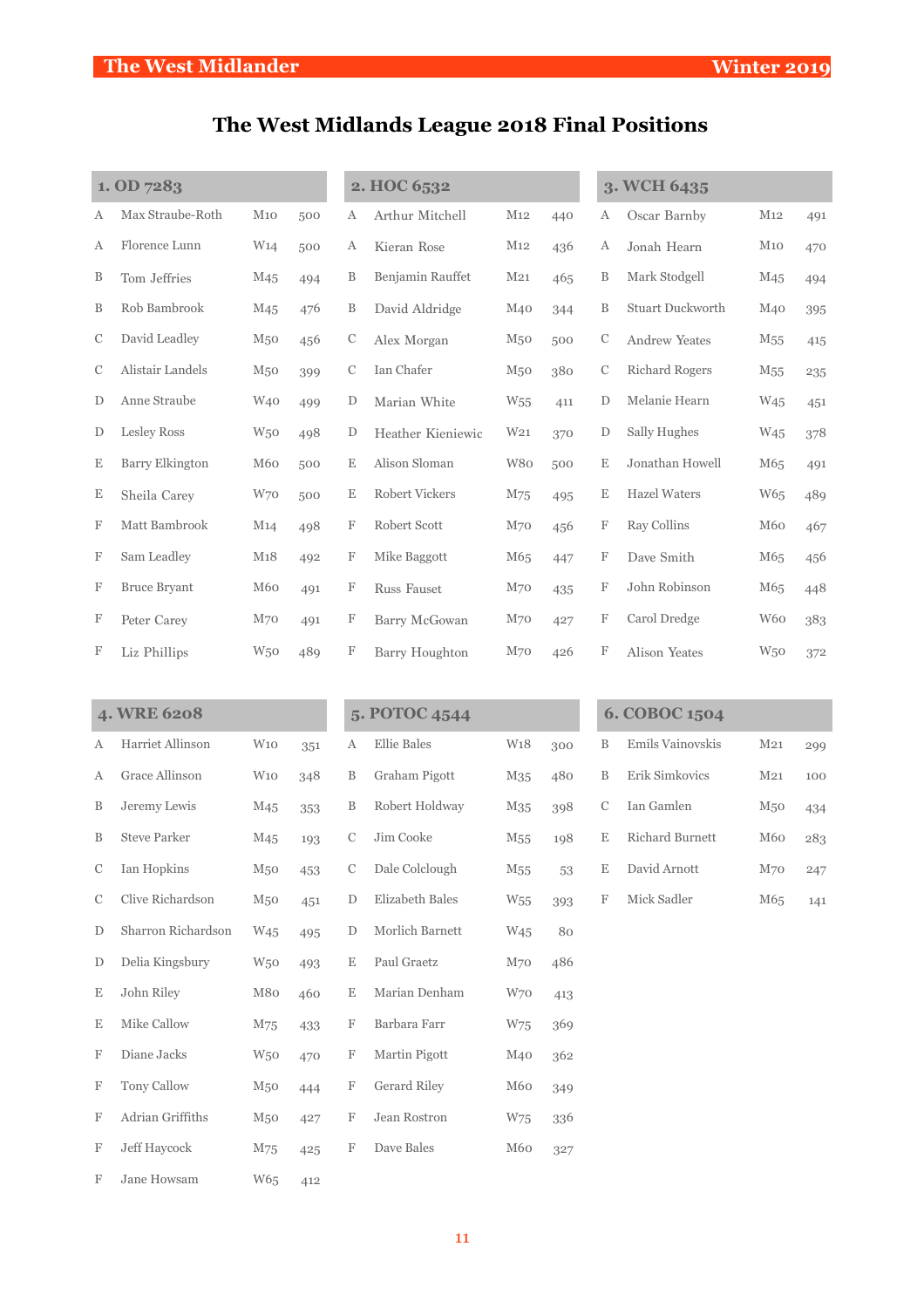| Jan 13 | <b>Beaudesert</b>     | <b>WCH</b> | May 12        | Park Hall             | <b>POTOC</b> |
|--------|-----------------------|------------|---------------|-----------------------|--------------|
| Jan 20 | <b>Boreatton Park</b> | <b>WRE</b> | Oct 6         | <b>Oldacre Valley</b> | <b>WCH</b>   |
| Feb 3  | Hartshill Hayes       | <b>OD</b>  | Nov 10        | Postensplain          | <b>HOC</b>   |
| Feb 10 | Callow Hill North     | <b>HOC</b> | <b>Nov 17</b> | <b>TBA</b>            | WRE          |
| Mar 3  | Badgerslade           | <b>WCH</b> | Dec 1         | Brandon Woods         | <b>OD</b>    |
| Apr 7  | <b>Arrow Valley</b>   | <b>HOC</b> | Dec 8         | Sherbrook             | WCH          |

### **2019 West Midlands League Events**

### **Individual Class Leaders after 4 Events**

| <b>M</b> 10     | Jonah Hearn              | <b>WCH</b> | 300 | W10             | Harriet Allinson    | <b>WRE</b>   | 289 |
|-----------------|--------------------------|------------|-----|-----------------|---------------------|--------------|-----|
| M12             | Oscar Barnby             | <b>WCH</b> | 300 | W <sub>12</sub> | Darcy Dunn          | <b>WCH</b>   | 80  |
| M <sub>14</sub> | Arthur Mitchell          | <b>HOC</b> | 200 | W <sub>14</sub> | Josie Smart         | <b>OD</b>    | 256 |
| M <sub>16</sub> | Nathan Chapple           | <b>OD</b>  | 300 | W <sub>16</sub> | Tabitha Lunn        | <b>OD</b>    | 286 |
| M18             | Alexander Mitchell       | <b>HOC</b> | 330 | W <sub>18</sub> |                     |              |     |
| M <sub>20</sub> | Sam Leadley              | <b>OD</b>  | 282 | W <sub>20</sub> | <b>Ellie Bales</b>  | <b>POTOC</b> | 80  |
| M <sub>21</sub> | Benjamin Rauffet         | HOC        | 243 | W21             | Lauren Orr          | <b>OD</b>    | 100 |
| M <sub>35</sub> | Dan Findlay-<br>Robinson | <b>WCH</b> | 177 | $W_{35}$        | Katie Lewis         | <b>WRE</b>   | 160 |
| M <sub>40</sub> | <b>Stuart Duckworth</b>  | <b>WCH</b> | 238 | W <sub>40</sub> | Anne Straube        | <b>OD</b>    | 341 |
| M <sub>45</sub> | Rob Bambrook             | <b>OD</b>  | 187 | W <sub>45</sub> | Melanie Hearn       | <b>WCH</b>   | 275 |
| M <sub>50</sub> | Clive Richardson         | <b>WRE</b> | 395 | W <sub>50</sub> | Diane Jacks         | <b>WRE</b>   | 394 |
| M <sub>55</sub> | David Leadley            | <b>OD</b>  | 366 | $W_{55}$        | Jill Emmerson       | <b>OD</b>    | 265 |
| M <sub>60</sub> | <b>Adrian Pickles</b>    | <b>WRE</b> | 278 | W60             | Jane Stew           | <b>OD</b>    | 130 |
| M65             | Jonathan Howell          | <b>WCH</b> | 356 | W <sub>65</sub> | <b>Hazel Waters</b> | <b>WCH</b>   | 400 |
| M <sub>70</sub> | <b>Russ Fauset</b>       | HOC        | 328 | W70             | Susan Hallett       | <b>OD</b>    | 371 |
| M75             | Chris Boycott            | <b>WCH</b> | 307 | W75             | Jean Rostron        | <b>POTOC</b> | 100 |
| M80             | Derek Turner             | <b>WRE</b> | 368 |                 | W80 Alison Sloman   | HOC          | 395 |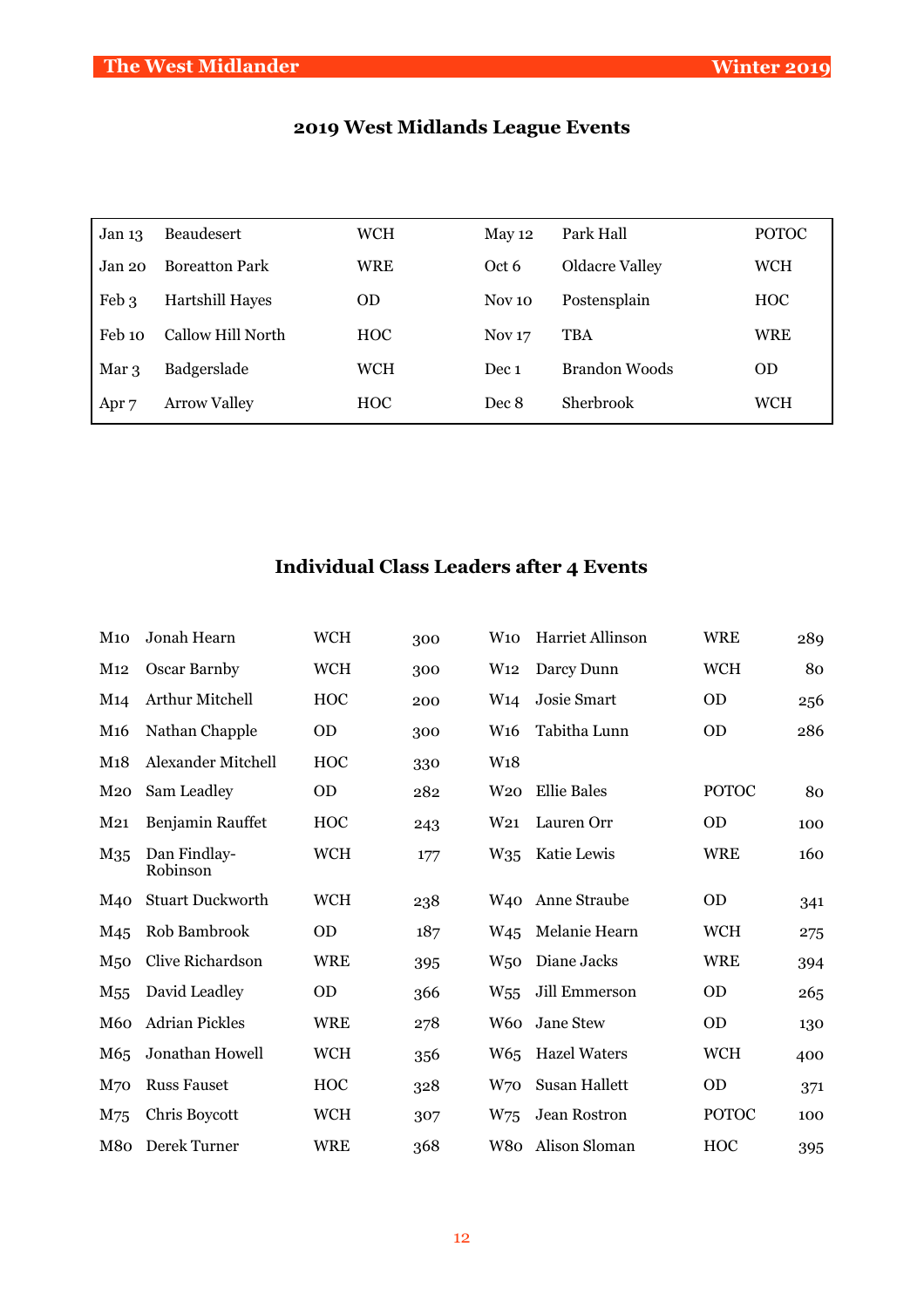### **The West Midlands League 2019 Positions after 4 Events**

| 1. OD 4585   |                  |                 |     | 2. HOC 4174 |                       |                 |     | 3. WRE 3972   |                            |                 |     |
|--------------|------------------|-----------------|-----|-------------|-----------------------|-----------------|-----|---------------|----------------------------|-----------------|-----|
| А            | Nathan Chapple   | M <sub>16</sub> | 300 | А           | Alexander Mitchell    | M18             | 330 | А             | Harriet Allinson           | W10             | 289 |
| $\mathsf{A}$ | Max Straube-Roth | M10             | 296 | А           | Sebastian Mitchell    | M <sub>16</sub> | 244 | А             | <b>Christopher Bayliss</b> | M18             | 211 |
| B            | Sam Leadley      | M <sub>20</sub> | 282 | B           | Benjamin Rauffet      | M <sub>21</sub> | 243 | B             | Thomas Lewis               | M <sub>21</sub> | 180 |
| B            | David Chandler   | M <sub>21</sub> | 195 | B           | Robert Rose           | M <sub>35</sub> | 160 | B             | Nick Maynard               | M <sub>45</sub> | 174 |
| C            | David Leadley    | M <sub>55</sub> | 366 | C           | Alex Morgan           | M <sub>55</sub> | 363 | $\mathcal{C}$ | Clive Richardson           | M <sub>50</sub> | 395 |
| C            | Chris McCartney  | M <sub>50</sub> | 354 | С           | Ian Chafer            | M <sub>50</sub> | 307 | C             | <b>Tony Callow</b>         | M <sub>50</sub> | 256 |
| D            | Anne Straube     | W <sub>40</sub> | 341 | D           | Kerstin Mitchell      | W <sub>55</sub> | 272 | D             | Diane Jacks                | <b>W50</b>      | 394 |
| D            | Jill Emmerson    | W <sub>55</sub> | 265 | $\mathbf D$ | Marian White          | W <sub>55</sub> | 370 | D             | Delia Kingsbury            | W <sub>50</sub> | 180 |
| E            | Susan Hallett    | W70             | 371 | E           | Alison Sloman         | W80             | 395 | E             | Derek Turner               | M75             | 368 |
| Ε            | Karin Kirk       | W70             | 349 | E           | <b>Russ Fauset</b>    | $M_{70}$        | 328 | E             | Phil Bibby                 | M65             | 302 |
| F            | Mike Hampton     | M <sub>70</sub> | 307 | F           | Jason Howell          | M <sub>50</sub> | 298 | F             | Adrian Pickles             | M <sub>60</sub> | 278 |
| F            | Robert Brandon   | M <sub>70</sub> | 300 | F           | Barry McGowan         | $M_{70}$        | 274 | F             | Duncan Bayliss             | M <sub>50</sub> | 244 |
| F            | Janet Richardson | W70             | 291 | F           | Andrew White          | M60             | 265 | F             | Ian Hopkins                | M <sub>50</sub> | 235 |
| F            | Tabitha Lunn     | W <sub>16</sub> | 286 | F           | <b>Charles Nelson</b> | M65             | 234 | F             | <b>Mike Callow</b>         | M75             | 234 |
| F            | Matt Bambrook    | M <sub>16</sub> | 282 | F           | <b>Robert Scott</b>   | $M_{70}$        | 230 | F             | Adrian Griffiths           | M <sub>50</sub> | 232 |

| 4. WCH 3463 |                          |                 |     | 5. POTOC 1809 |                    |                 | 6. COBOC 915 |               |                        |                 |                 |
|-------------|--------------------------|-----------------|-----|---------------|--------------------|-----------------|--------------|---------------|------------------------|-----------------|-----------------|
| А           | Jonah Hearn              | M10             | 300 | А             | Daniel Pigott      | M10             | 78           | B             | Emils Vainovskis       | M <sub>21</sub> | 100             |
| А           | Oscar Barnby             | M12             | 300 | B             | <b>Andrew Rowe</b> | M40             | 162          | $\, {\bf B}$  | James Thomas           | M <sub>21</sub> | 65              |
| B           | Stuart Duckworth         | M <sub>40</sub> | 238 | $\mathbf B$   | Martin Pigott      | M40             | 100          | $\mathcal{C}$ | Ian Gamlen             | M <sub>50</sub> | 324             |
| B           | Dan Findlay-<br>Robinson | M <sub>35</sub> | 177 | C             | Jim Cooke          | M <sub>55</sub> | 139          | E             | Mick Sadler            | M <sub>70</sub> | 28 <sub>9</sub> |
| C           | <b>Andrew Yeates</b>     | M <sub>55</sub> | 143 | D             | Elizabeth Bales    | W <sub>55</sub> | 186          | Ε             | Richard Beamish        | M65             | 69              |
| C           | Allan Williams           | M <sub>50</sub> | 89  | $\mathbb D$   | Alison Corbett     | W <sub>50</sub> | 82           | F             | <b>Richard Burnett</b> | M60             | 50              |
| D           | Melanie Hearn            | W <sub>45</sub> | 275 | E             | Paul Graetz        | M <sub>70</sub> | 261          |               |                        |                 |                 |
| D           | Sue Garside              | W <sub>40</sub> | 100 | E             | Dave Bales         | M60             | 166          |               |                        |                 |                 |
| Ε           | <b>Hazel Waters</b>      | W <sub>65</sub> | 400 | F             | Marian Denham      | W70             | 162          |               |                        |                 |                 |
| E           | Jonathan Howell          | M65             | 356 | F             | Mike Derbyshire    | M60             | 147          |               |                        |                 |                 |
| F           | Chris Boycott            | M75             | 307 | F             | <b>Gerry Riley</b> | M60             | 141          |               |                        |                 |                 |
| F           | Euan Barnby              | M10             | 221 | $\mathbf F$   | Jean Rostron       | W75             | 100          |               |                        |                 |                 |
| F           | Ray Collins              | M60             | 200 | $\mathbf F$   | <b>Austin Farr</b> | M75             | 85           |               |                        |                 |                 |
| F           | John Robinson            | M <sub>65</sub> | 167 |               |                    |                 |              |               |                        |                 |                 |
| F           | Jarvis Allen             | $M_{10}$        | 160 |               |                    |                 |              |               |                        |                 |                 |

### **BOC 915**

| B.             | Emils Vainovskis | M <sub>21</sub>                               | 100 |
|----------------|------------------|-----------------------------------------------|-----|
| B.             | James Thomas     | M <sub>21</sub>                               | 65  |
| C.             | Ian Gamlen       | M50                                           | 324 |
| E.             | Mick Sadler      | M70                                           | 289 |
| E.             | Richard Beamish  | M65                                           | 69  |
| $\blacksquare$ | n'1 n'1          | $\mathcal{R}$ $\mathcal{R}$ $\mathcal{L}$ $-$ |     |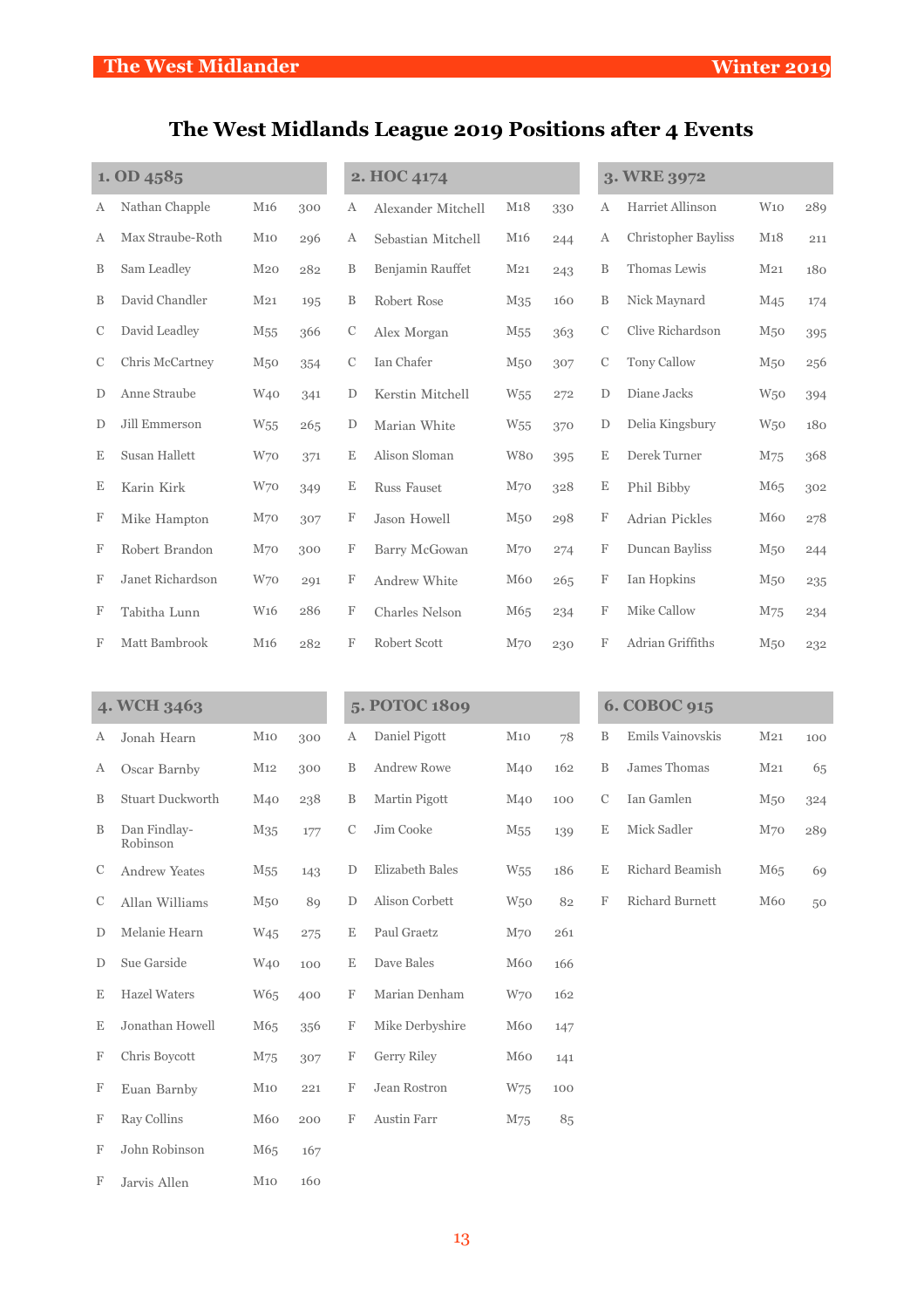#### **WMOA Fixtures**

### **March 2019 to June 2019**

Please note all Fixtures are correct at the time of publishing. Please check club websites for further details.

#### **2019**

**March**

| 3            | <b>WCH</b><br>Regional | <b>WCH West Midlands League 5</b><br><b>Badgerslade</b>                                      | Stafford                 |                      |
|--------------|------------------------|----------------------------------------------------------------------------------------------|--------------------------|----------------------|
| 6            | <b>OD</b><br>Local     | <b>OD After Dark Event</b><br><b>Burton Dassett Hills Country Park</b>                       | Southam                  | SP396519             |
| 7            | <b>HOC</b><br>Local    | <b>HOC Night Street League 7</b><br>Birmingham Centre & Jewellery Qtr.                       | Birmingham               | SP065875             |
| 9            | <b>POTOC</b><br>Local  | <b>POTOC Local Event</b><br><b>Bathpool Country Park (tbc)</b>                               | Kidsgrove                | SJ838537             |
| 16           | <b>WRE</b><br>Local    | <b>WRE Local Event</b><br><b>The Cockshutt</b>                                               | Telford                  | SJ699123             |
| 17           | <b>OD</b><br>National  | <b>CompassSport Cup/Trophy Heat</b><br><b>Bentley Woods</b>                                  | Atherstone               |                      |
| 23           | <b>OD</b><br>Local     | <b>OD Saturday Morning Event &amp; Schools'</b><br><b>Champs</b><br><b>War Memorial Park</b> | Coventry                 | SP322772             |
| 28           | <b>POTOC</b><br>Local  | <b>Staffordshire Schools Champs</b><br>(closed event)<br><b>Central Forest Park (tbc)</b>    | Hanley<br>Stoke-on-Trent | SJ886487             |
| 30           | COBOC<br>Local         | <b>Beginners, Families &amp; Schools Event</b><br><b>Perry Hall Park</b>                     | Birmingham               | SP060921             |
| <b>April</b> |                        |                                                                                              |                          |                      |
| 6            | <b>HOC</b><br>Regional | <b>WMOA Urban League 1</b><br>Redditch                                                       | Redditch                 |                      |
| 7            | <b>HOC</b><br>Regional | <b>WCH West Midlands League 6</b><br><b>Arrow Valley</b>                                     | Redditch                 | SP063676             |
| 13           | <b>POTOC</b><br>Local  | <b>POTOC Local Event</b><br>Ladderedge Country Park (tbc)                                    | Leek                     | SJ972551             |
| 27           | COBOC<br>Local         | <b>Beginners, Families &amp; Schools Event</b><br><b>Hilltop</b>                             | West Bromwich            | SP032916             |
| <b>May</b>   |                        |                                                                                              |                          |                      |
| $\mathbf{1}$ | <b>OD</b><br>Local     | <b>OD Summer Evening Event</b><br><b>St Nicholas Park</b>                                    | Warwick                  | SP <sub>286649</sub> |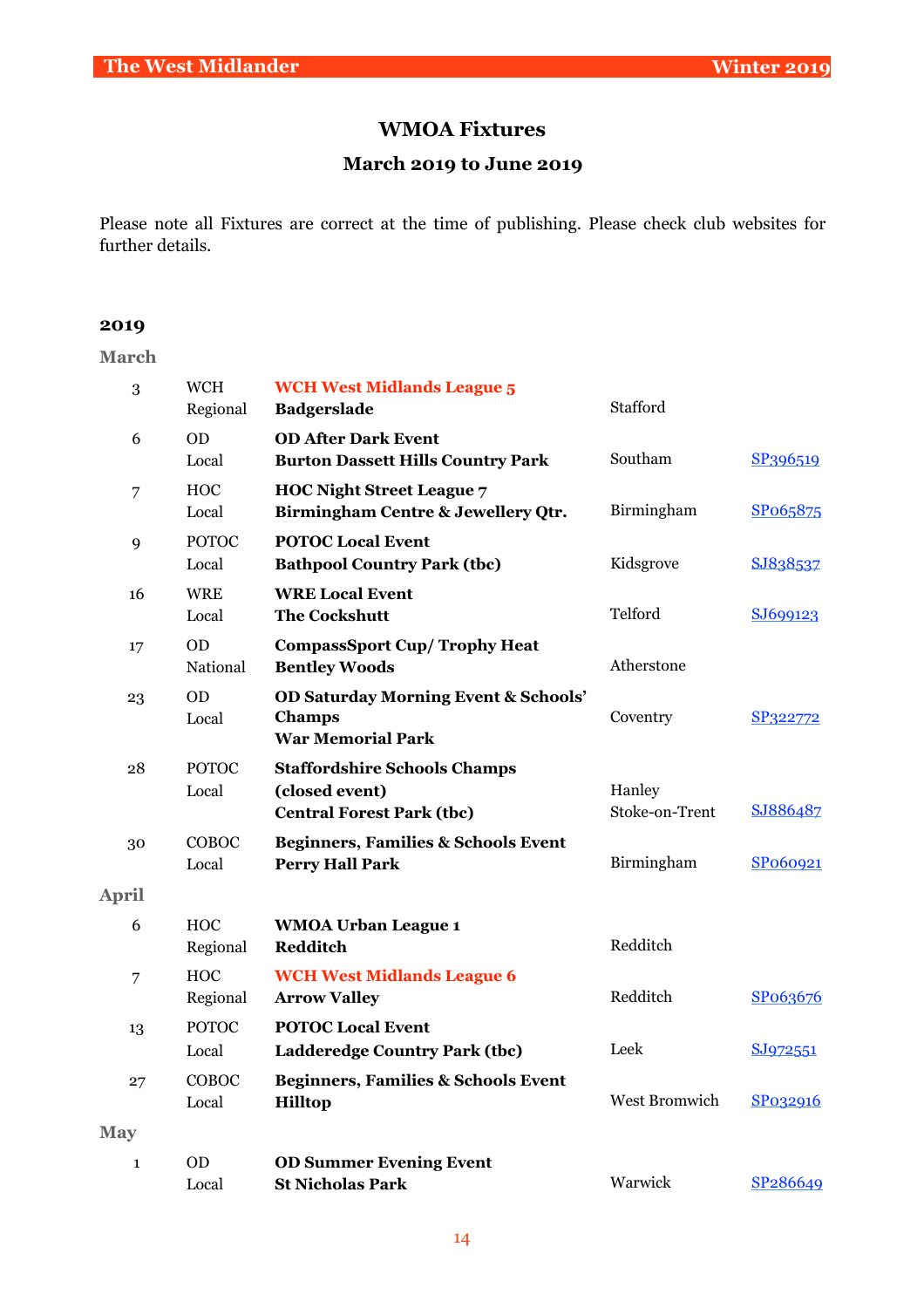| 8            | <b>OD</b><br>Local     | <b>OD Summer Evening Event</b><br><b>Elmdon Park</b>                                                     | Solihull                   | SP <sub>161828</sub> |
|--------------|------------------------|----------------------------------------------------------------------------------------------------------|----------------------------|----------------------|
| 11           | <b>WCH</b><br>Local    | <b>West Midlands Schools Championships</b><br><b>Hednesford Camp</b>                                     | Stafford                   |                      |
| 12           | <b>POTOC</b><br>Local  | <b>POTOC West Midlands League 7</b><br><b>Park Hall Country Park</b>                                     | Longton<br>Stoke-on-Trent  | SJ930446             |
| 15           | <b>OD</b><br>Local     | <b>OD Summer Evening Event</b><br>Abbey Fields and Kenilworth Urban<br><b>World Orienteering Day</b>     | Kenilworth                 | SP <sub>287723</sub> |
| 18           | COBOC<br>Local         | <b>Beginners, Families &amp; Schools Event</b><br><b>New Hall Valley Country Park</b>                    | <b>Sutton Coldfield</b>    | SP <sub>128944</sub> |
| 22           | <b>OD</b><br>Local     | <b>OD Summer Evening Event</b><br><b>Hay Wood</b>                                                        | <b>Baddesley Clinton</b>   | SP205708             |
| 25           | <b>WRE</b><br>National | Springtime in Shropshire Day 1 (Urban)<br>UKUL & WMOA Urban League 2<br><b>Shrewsbury</b>                | Shrewsbury                 | SJ498124             |
| 26           | <b>HOC</b><br>National | Springtime in Shropshire Day 2 (Long)<br><b>Midland Championships &amp; UKOL</b><br><b>Brown Clee</b>    | Bridgnorth                 | SO610852             |
| 27           | <b>WRE</b><br>National | <b>Springtime in Shropshire Day 3</b><br>(Middle) & UKOL<br><b>The Wrekin</b>                            | Telford                    | SJ629081             |
| 29           | <b>OD</b><br>Local     | <b>OD Summer Evening Event</b><br><b>Coombe Abbey Park</b>                                               | Coventry                   | SP <sub>404790</sub> |
| June         |                        |                                                                                                          |                            |                      |
| $\mathbf{1}$ | <b>POTOC</b><br>Local  | <b>POTOC Park Series 1</b><br>Longton & Florence Parks (tbc)                                             | Longton<br>Stoke-on-Trent  | SJ910418             |
| 5            | <b>OD</b><br>Local     | <b>OD Summer Evening Event</b><br><b>Rough Close Scout Camp</b>                                          | Coventry                   | SP264780             |
| 8            | <b>OD</b><br>National  | <b>Sprint and Urban Weekend UKOL &amp;</b><br><b>WMOA Urban League 3</b><br><b>University of Warwick</b> | Coventry                   |                      |
| 9            | <b>OD</b><br>National  | Sprint and Urban Weekend UKOL,<br><b>UKUL &amp; WMOA Urban League 4</b><br>Coventry                      | Coventry                   |                      |
| 12           | <b>OD</b>              | <b>OD Summer Evening Event</b>                                                                           |                            |                      |
|              | Local                  | <b>Brueton Park</b>                                                                                      | Solihull                   | SP <sub>162790</sub> |
| 15           | <b>POTOC</b><br>Local  | <b>POTOC Park Series 2</b><br><b>Tunstall Park (tbc)</b>                                                 | Tunstall<br>Stoke-on-Trent | SJ865514             |
| 19           | OD<br>Local            | <b>OD Summer Evening Event</b><br><b>Hartshill Hayes Country Park</b>                                    | Nuneaton                   | SP317942             |
| 22           | COBOC<br>Local         | <b>Beginners, Families &amp; Schools Event</b><br><b>Pype Hayes Park</b>                                 | Sutton Coldfield           | SP130922             |